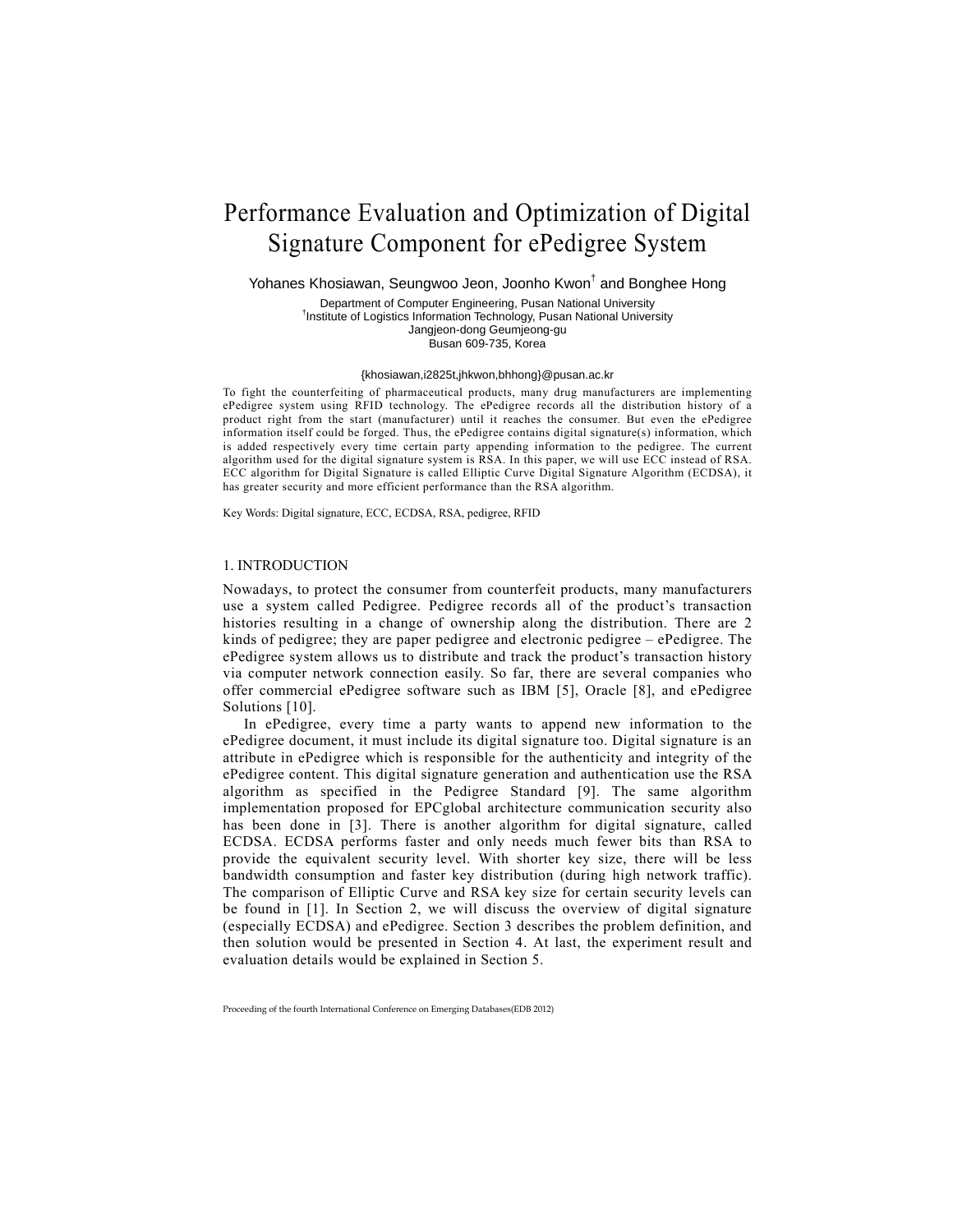# 2. BACKGROUND

In this section, we will discuss the background knowledge, including the ePedigree, digital signature, ECDSA, and its security level.

# 2.1. EPEDIGREE

Based on [9], a pedigree is a certified record that contains information about each distribution of a prescription drug. It records the sale of an item by a pharmaceutical manufacturer, any acquisitions and sales by wholesalers or repackagers, and final sale to a pharmacy or other entity administering or dispensing the drug.

 Rather than paper based pedigree, in this digital era, it's more effective using the digital version of pedigree, called ePedigree (electronic Pedigree). The document would be in an XML format based on the Pedigree Schema described in [9]. Generally, there are 6 types of ePedigree document involved: Initial Pedigree, Repackaged Pedigree, Shipped Pedigree, Received Pedigree, Unsigned Received Pedigree, and Received Pedigree.

 The Figure 1 below is the ePedigree document cut of the "signatureInfo" and "Signature" element part.



Figure 1: Digital Signature Component in the ePedigree Architecture

 As we can see in Figure 1, the "signatureInfo", which is the signer's identity, is included in the "shippedPedigree" element that is signed afterwards. The email address contained in the "signatureInfo" element is used to retrieve the public key to verify the digital signature. Therefore, as stated before in Section 2, the public key is bound to a specific user's identity; hence guarantee the authenticity of the ePedigree document.

Proceeding of the fourth International Conference on Emerging Databases(EDB 2012)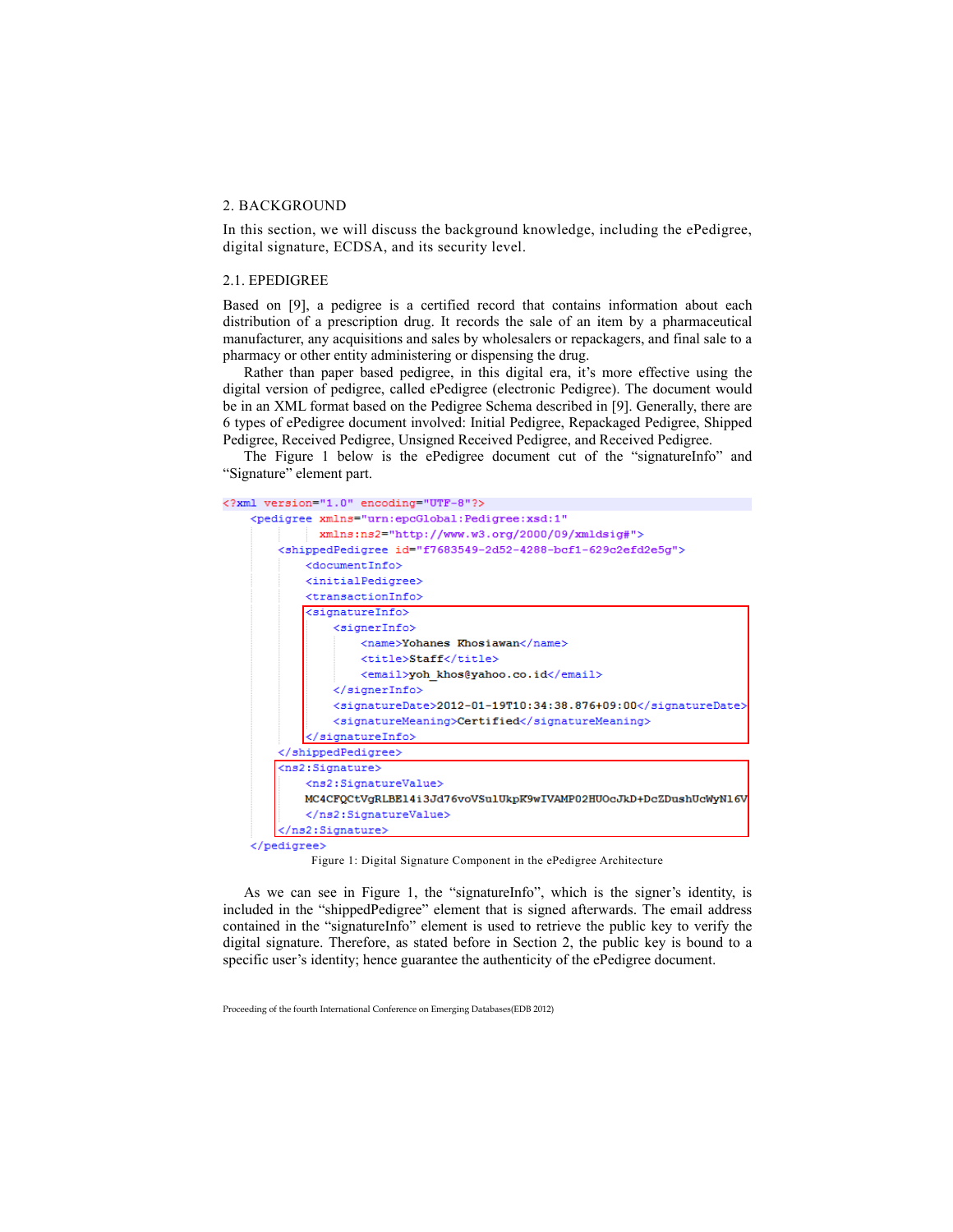# 2.2. DIGITAL SIGNATURE ON EPEDIGREE

As its literal meaning, digital signature is a signature used for digital content. This signature is used to be represented in bytes that are appended to the respective digital content. Digital signature is generated using the sender's private key and verified using the sender's public key that could be downloaded from the key server by any user (the public).

Digital signature is used because of some important reasons [4]:

1. Authentication

The ePedigree document contains user information which is used to retrieve public key from the Key Server. It is signed together with the other ePedigree contents, thus any alteration afterward would result an invalid digital signature. In this way, the public key is bound to a specific user. Hence, the digital signature would guarantee the authenticity of the ePedigree document's sender.

2. Integrity

The user who receives the ePedigree document might doubt the information contained in the ePedigree document. But with this digital signature, when the content of the ePedigree document is altered, the signature verification is failed. So the user can trust the information as stated in the ePedigree document.

3. Non-repudiation

Message digest encrypted with the signer's private key, binds the signer to the ePedigree document. Thus, the sender wouldn't be able to deny that he's the one who send the ePedigree document.

# 2.3. ECDSA (ELLIPTIC CURVE DIGITAL SIGNATURE ALGORITHM)

ECDSA is a variant of digital signature algorithm that uses Elliptic Curve Cryptography. One thing we need to remember: both of the sender and receiver must agree upon the same elliptic curve parameter (*q*, *FR*, *a*, *b*, [*DomainParameterSeed*,]*G*, *n*, *h*).

 In the Table 1 below, we can see the numbers of time units required to complete the given operations; if we assume that one 1024-bit modular multiplication requires one unit of time (*t*) [6].

| <b>Table 1</b> – Signing and verification process time (in custom time unit – t) |              |                     |
|----------------------------------------------------------------------------------|--------------|---------------------|
|                                                                                  | <b>ECDSA</b> | <b>RSA 1024-bit</b> |
| Signing                                                                          | 60           | 384                 |
| <b>Verification</b>                                                              | 20           |                     |

#### 2.4. SECURITY LEVEL

The security level of a cryptosystem is measured by how long it takes for a person to hack the secret key using a certain cryptanalysis technique. ECDSA classified as an Elliptic Curve Discrete Logarithm Problem (ECDLP). To solve ECDLP problem on ECDSA, we use Pollard Method Attacks that has  $Q = 2^{n/2}$  [7].

 The time measurement unit used of course not in second, because it would be very inconsistent (based on the computer specification). Let us assume there are 1000000 instruction done in 1 second (1 Million Instruction Per Second), then in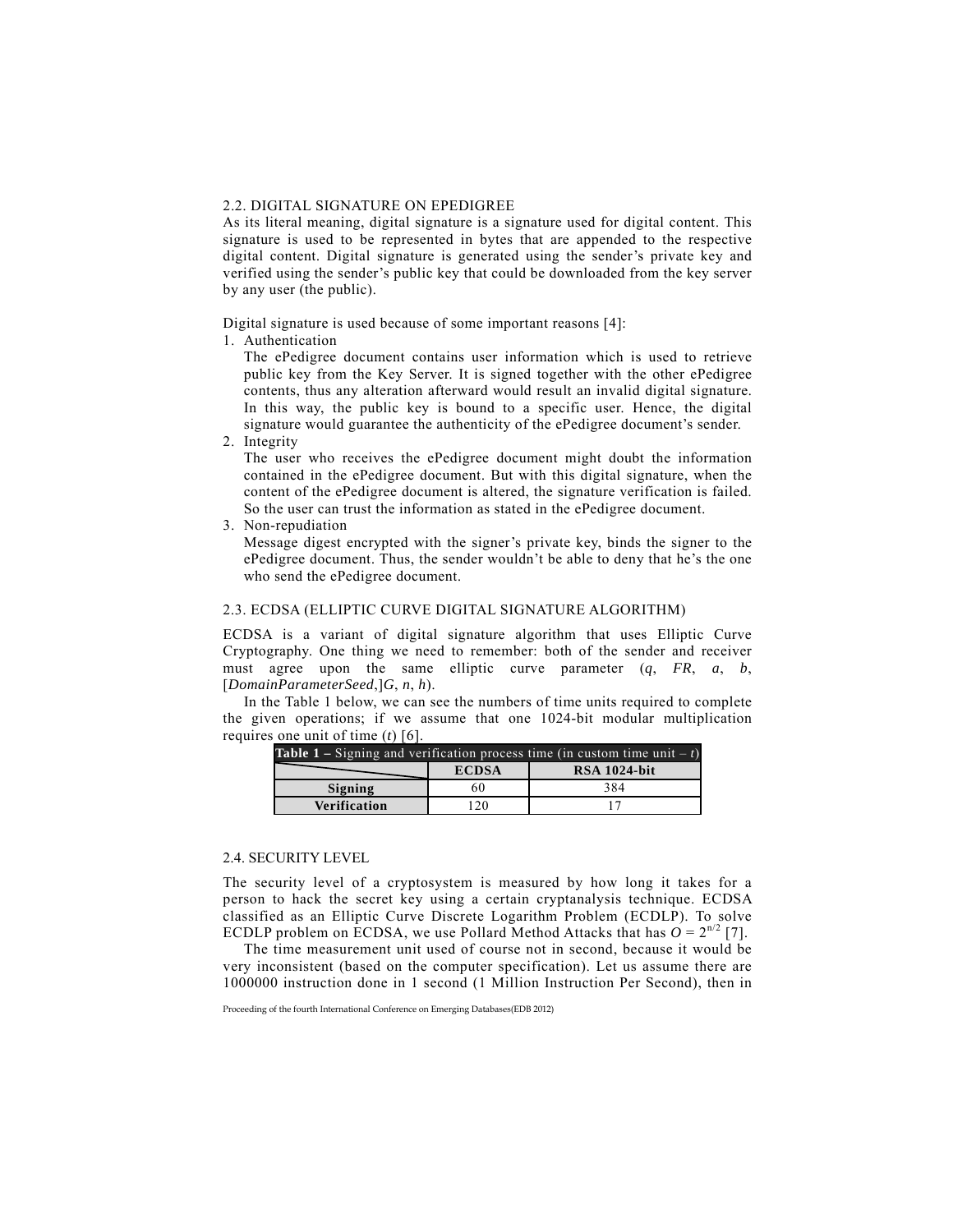ECDSA with  $n = 160$  bits, the security level in Million Instruction Per Second (MIPS) is calculated as follows:

 $2^{160/2}$  / (1000000\*3600\*24\*365)  $\geq$  3.8 x 10<sup>10</sup> MIPS *years*.

On the same key size, the security level of ECDSA is much better, if compared to RSA's as can be seen in [11].

# 3. PROBLEM DEFINITION

In RSA, for 1024 bit key size, ECDSA would only need 163 bit key size to provide the same security level. This means during the key distribution, by using ECDSA:

$$
\frac{1024 - 163}{1024} \times 100\% \approx 84\%
$$
 of bandwidth is saved.

However, the amount of data calculation during the key distribution in the real world is not this straightforward; the detail implementation result would be explained in Section 5.

 In the ePedigree work schema case, the performance time of ECDSA is much faster than RSA. Using the data from **Table 1**, we can calculate the amount of time needed when using RSA and ECDSA in the ePedigree system.



Figure 2: Time consumption comparison between the RSA and ECDSA implementation for digital signature in the ePedigree system work schema.

In the Figure 2 schema, we can see that RSA is consuming:  $3x384t+2x17t =$ 1186*t*, while ECDSA is consuming  $3x60t+2x120t = 420t$ . ECDSA key operation time for private key is fast, while the public key is slow. This means when the time consumed while verifying digital signature is longer than the one while generating the digital signature. From this point of view, ECDSA implementation has a balanced value of advantage and disadvantage. But since the Verification process (in Figure 2) is having less frequency than the Signing process, ECDSA still has the upper hand and offer significant improvement here.

# 4. PROPOSED SYSTEM

We will integrate the digital signature component using ECDSA implementation with the current ePedigree system. In other words, we are trying to substitute the current digital signature algorithm specification (RSA) in the ePedigree system.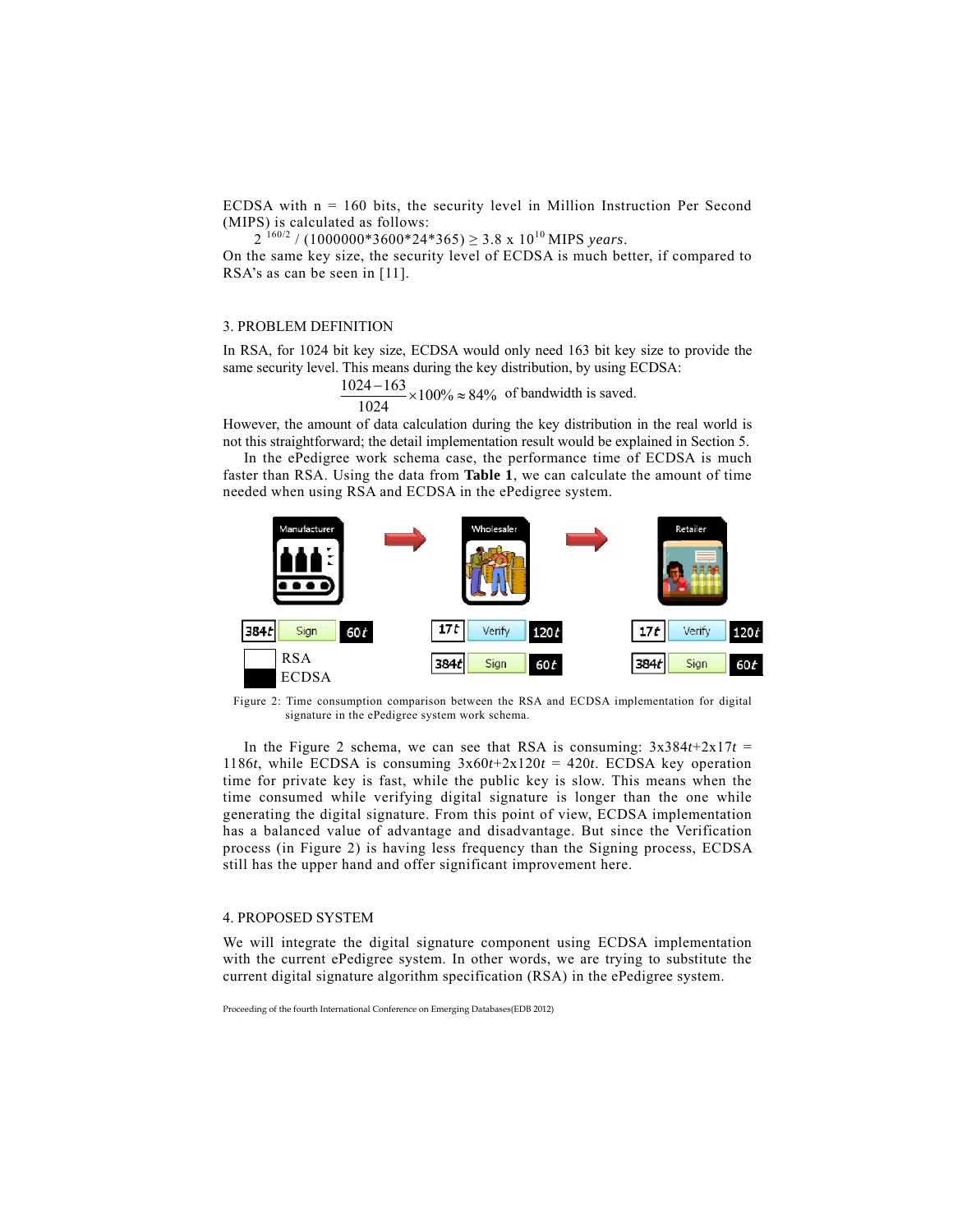As the Figure 3 shows, there will be a Key Server that will distribute the public keys. The Key Server will distribute the users' public keys to the ones who request it.



Figure 3: Digital Signature Component in the ePedigree Architecture

 In Figure 3, we can see the architecture of the ePedigree system. The ePedigree system workflow when generating and verifying digital signature is like the following steps:

## **Digital Signature Generation and Verification**

1. XML Parser Component decompose/separate the ePedigree information (plaintext) from the digital signature part (if it exist; in initialPedigree it doesn't exist). Then the Digital Signature Component receives the plaintext from the XML Parser Component, hashes it, and produces a message digest.

# **Digital Signature Generation**

- 2. The message digest is sent to the signer and going to be signed later.
- 3. The message digest is encrypted using the private key of the sender. The private key is only owned and stored by the owner itself. Finally, the signing process will produce digital signature.

#### **Digital Signature Verification**

- 4. The message digest is sent to the verifier.
- 5. The digital signature part is also sent to the verifier from the XML Parser Component.
- 6. The digital signature is decrypted using the public key of the sender, which could be obtained from the Key Server, and producing a message digest. Finally, both message digests from the hash and the decryption process will be compared. If it is a match, then the digital signature is valid, otherwise it is invalid.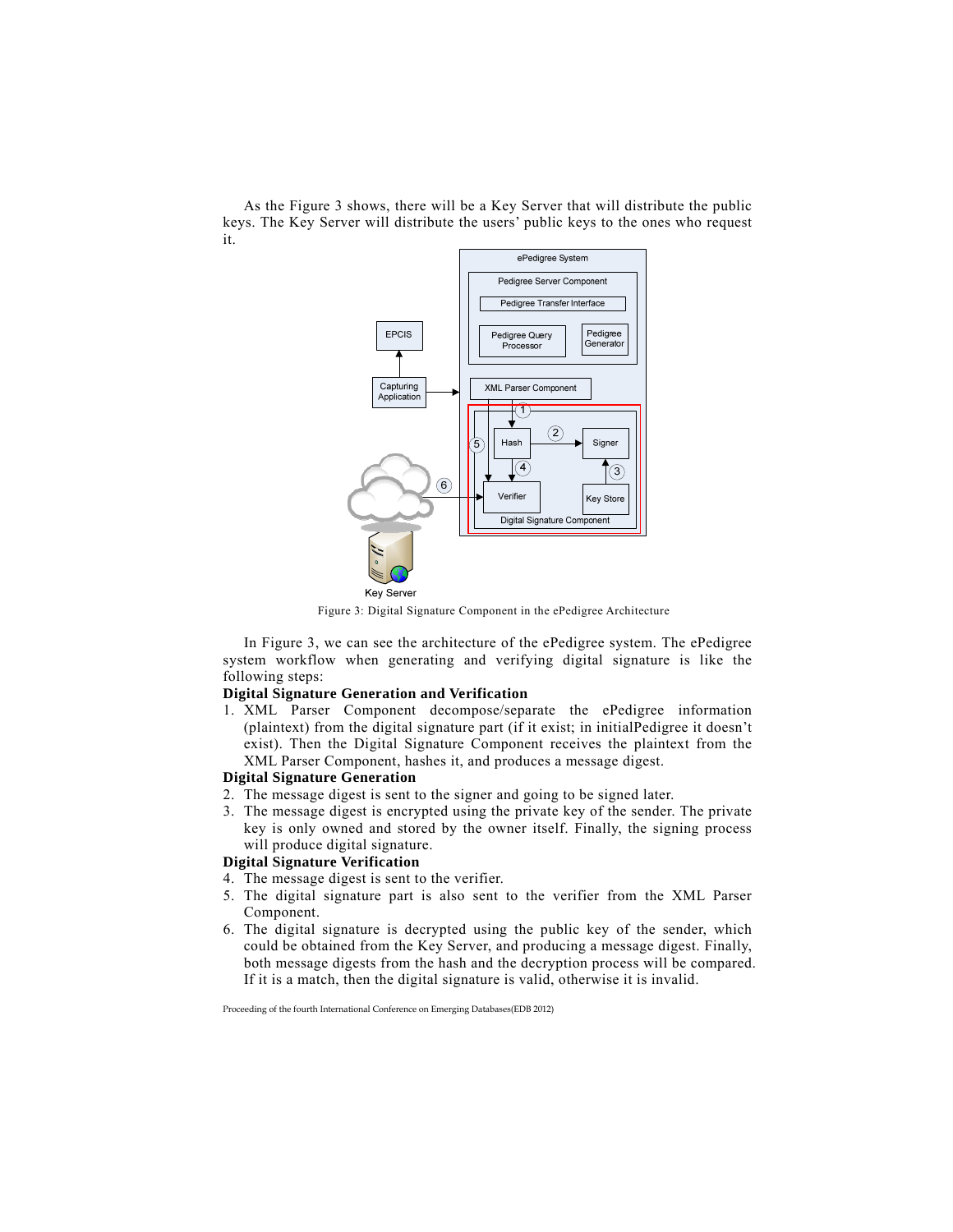A scenario example of a sender (user A) and receiver (user B) is as follows. At the beginning, all users (A and B) have to register to its respective ePedigree system in EPCIS, and then the the Digital Signature component will generate a pair of public and private key. The Digital Signature Component will send the user's public key to the Key Server. After that, when A ships a product to B, A will append new shippedPedigree information to the product's ePedigree. When B receives the product, B will verify A's digital signature in the ePedigree using A's public key, which is obtained from the Key Server.

 The signature generation process is called during the creation of Shipped Pedigree. The input could be Initial Pedigree, Repackaged Pedigree, Received Pedigree, or Unsigned Received Pedigree. The Digital Signature Component will read the ePedigree document and sign it in a way like the following Figure 4 pseudocode describes.

```
BEGIN input_pedigree_document 
   Extract plaintext from the input_pedigree_document
   Generate message_digest 
      Hash plaintext 
  Generate digital_signature
      Sign (Encrypt) message_digest using private_key 
  Generate shipped_pedigree_document 
      Concatenate shipped_pedigree_element with the 
                   digital_signature_element 
END
```
Figure 4. Pseudocode of signature generation process

 The digital signature verification process is invoked when we are handling an incoming Received Pedigree document. The algorithm is like the following Figure 5 pseudocode.

```
BEGIN input_pedigree_document 
Extract plaintext from the input pedigree document
Extract digital_signature from the input_pedigree_document
  Generate message_digest 
   Hash plaintext 
 IF public_key is not exist in the program memory THEN
   Obtain public_key from the key_server 
 Generate message_digest_2 
   Decrypt the digital_signature using public_key 
 Compare the message_digest to message_digest_2 
   IF message_digest and message_digest_2 have the same value, THEN
         RETURN success_code 
    ELSE 
         RETURN failure_code 
END
```
Figure 5. Pseudocode of signature verification process

 The verification process only verifies the outermost digital signature element. It is because the previous signature(s) has/have been already verified by the respective receiver(s).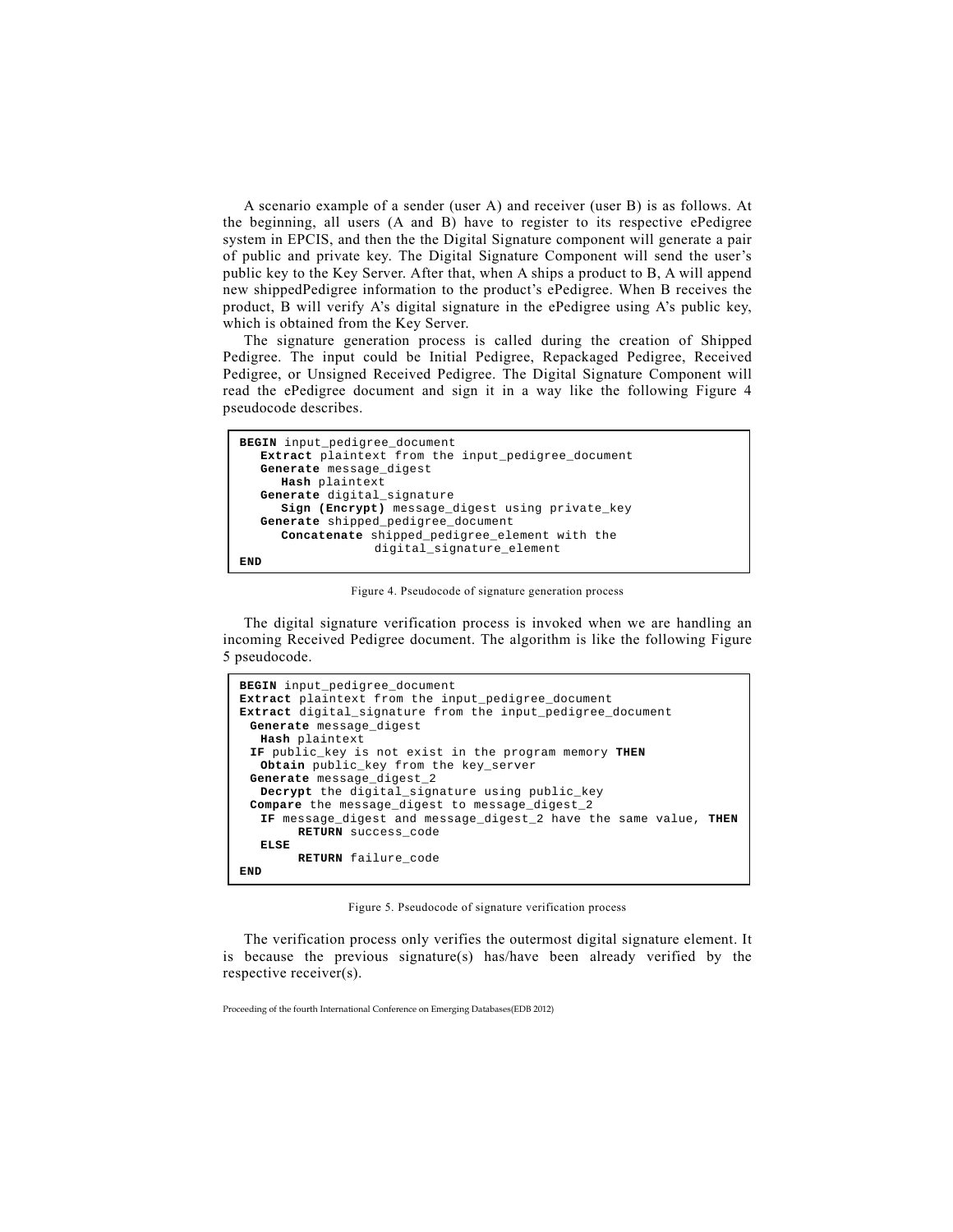# 5. EXPERIMENTAL EVALUATION

# 5.1 Experimental Data and Environment

The ECDSA procedure in [2] involving key generation, signature generation, and signature verification will be implemented in Java using *SunEC* security provider. On the EPCIS side, we use Oracle XML DB that conforms to the ePedigree document schema specified in [9] to handle the XML document management.

 We are evaluating the performance by implementing the Key Server using PHP server and MySQL as its database management system. We also add the new Digital Signature Component into the ePedigree system; this component will handle the communication with the Key Server, signature generation, and signature verification process.

 The initial encoding of the public key is in an array of bytes format. To distribute it easily, we convert it into a Base64-encoded string. ECDSA public key only has an 88 characters length string, while RSA has 216 characters length string. This means ECDSA use around 59% less bandwidth than RSA. This would make the key distribution in a high traffic network faster; obviously in a non-high traffic network, 1 kB data in a common 100Mbps tunnel or higher is almost nothing.

 In this experiment, we use 163 bits key for ECDSA and 1024 bit key for RSA; we are using these key sizes as a comparison based on the security level equality listed in [1]. In Figure 6, we can see that ECDSA (a) has a significantly lower signature generation time than RSA (b).



Figure 6. ECDSA and RSA Signature Operation Performance Graph

 While the signature verification process in RSA has a slightly better performance time than ECDSA. In case of the ePedigree case, where the signature generation and verification process has an equal frequencies (in the common scenario, signature generation process actually has more occurances than verification process). Thus, the implementation of ECDSA for digital signature in ePedigree brings a significant performance improvement, especially to the computation time.

 Based on Figure 6 data, Figure 7 shows the total time comparison of one signature generation and one verification process. It represents an approach of the ePedigree system scenario in Figure 2 as an equal-generation-and-verificationfrequencies schema. It shows that ECDSA consistently and significantly outperforms RSA's performance.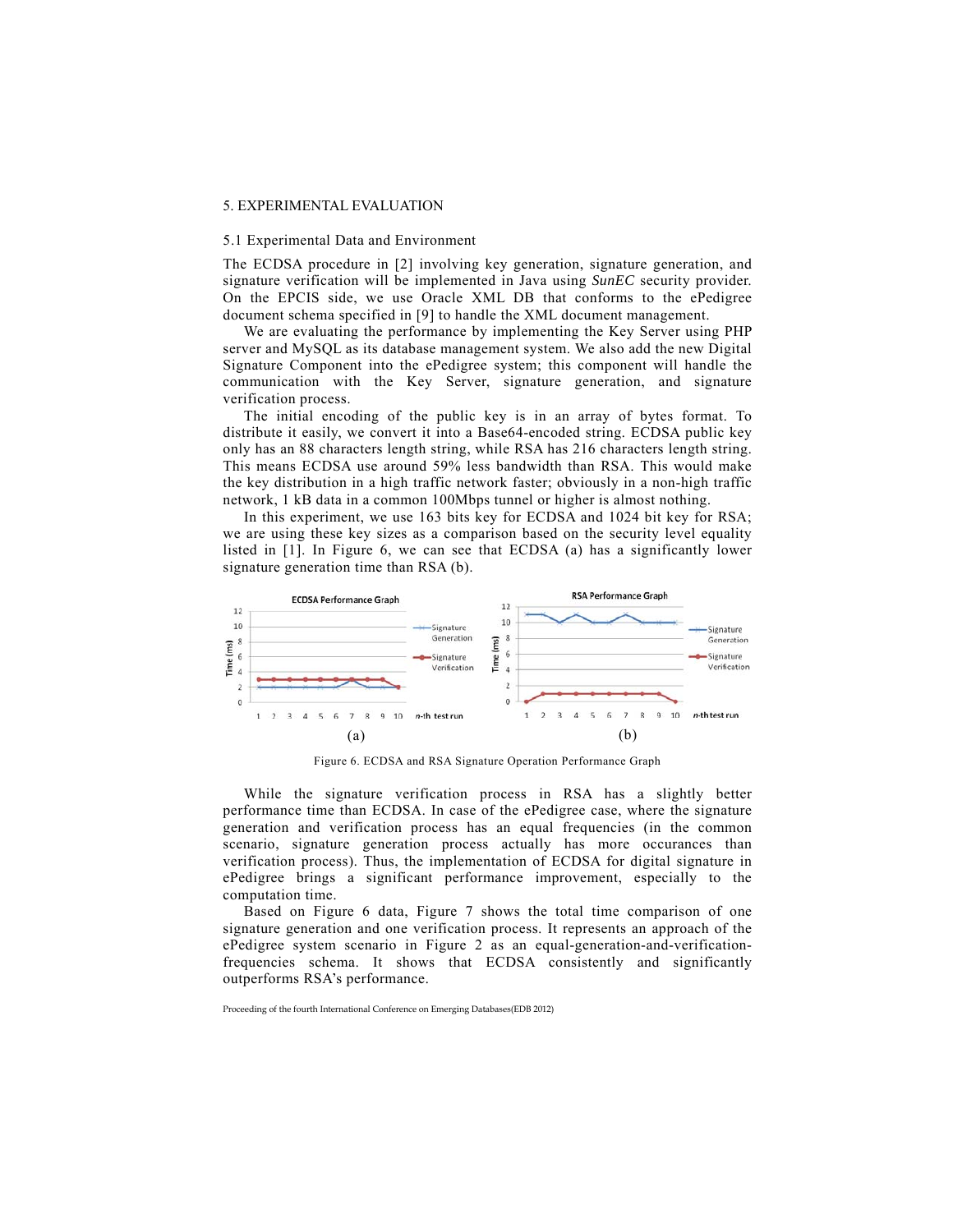

Figure 7. RSA and ECDSA Total Performance Comparison Graph

# 6. CONCLUSION

For the digital signature implementation in ePedigree, Elliptic Curve Digital Signature Algorithm provides greater security and more efficient performance than the first generation public key techniques (RSA) currently specified in [9]. ECDSA implementation shows around 50% performance improvement (based on Figure 7) on ePedigree system. And since the key size needed by ECDSA is much shorter than RSA at the same security level, it would save more bandwidth during the key distribution. For 1024 bit key of RSA, ECDSA need only 163 bit, around 80% less bandwidth used.

#### ACKNOWLEDGEMENTS

This work was supported by u-Food System Development Project of the Korea Food Research Institute.

## REFERENCES

[1] C. Tony, B. Ayme, L. Marylin. 2010. Significantly Improved Performances of the Cryptographically Generated Addresses thanks to ECC and GPGPU. Computers & Security, Volume 29, Issue 4, June 2010, Pages 419-431.

[2] Johnson D., Menezes A., Vanstone S. 2001. The Elliptic Curve Digital Signature Algorithm (ECDSA). International Journal of Information Security, Volume 1, Number 1, 36-63.

[3] K. Dae-Jung, K. Jeong-Jai, L. Seung-Min, J. Moon-Seog. 2008. Design and Implementation for EPC System Method to Authentication and Cryptography. International Conference on Information Security and Assurance 2008.

[4] Gupta N. Kailash, Agarwala N. Kamlesh, Agarwala A. Prateek. 2005. Digital Signature: Network Security Practices. Prentice-Hall of India Provate Limited, New Delhi.

[5] IBM. IBM ePedigree Application for InfoSphere Traceability Server. <http://www-01.ibm.com /software/data/infosphere/traceability-server/epedigree.html> accessed on: August 2, 2012 – 02:19 GMT.

[6] M.J.B. Robshaw, Yiqun Lisa Yin. 1997. Overview of Elliptic Curve Cryptosystems. RSA Laboratories.

[7] Menezes A., Teske E., Weng A. 2004. Weak Fields for ECC. The Cryptographers' Track at the RSA Conference (CT-RSA) 2004.

[8] Oracle. 2010. Combating Counterfeit Medicine: Enabling Mass Serialization and Pedigree Management in the Pharmaceutical Industry. Oracle White Paper.